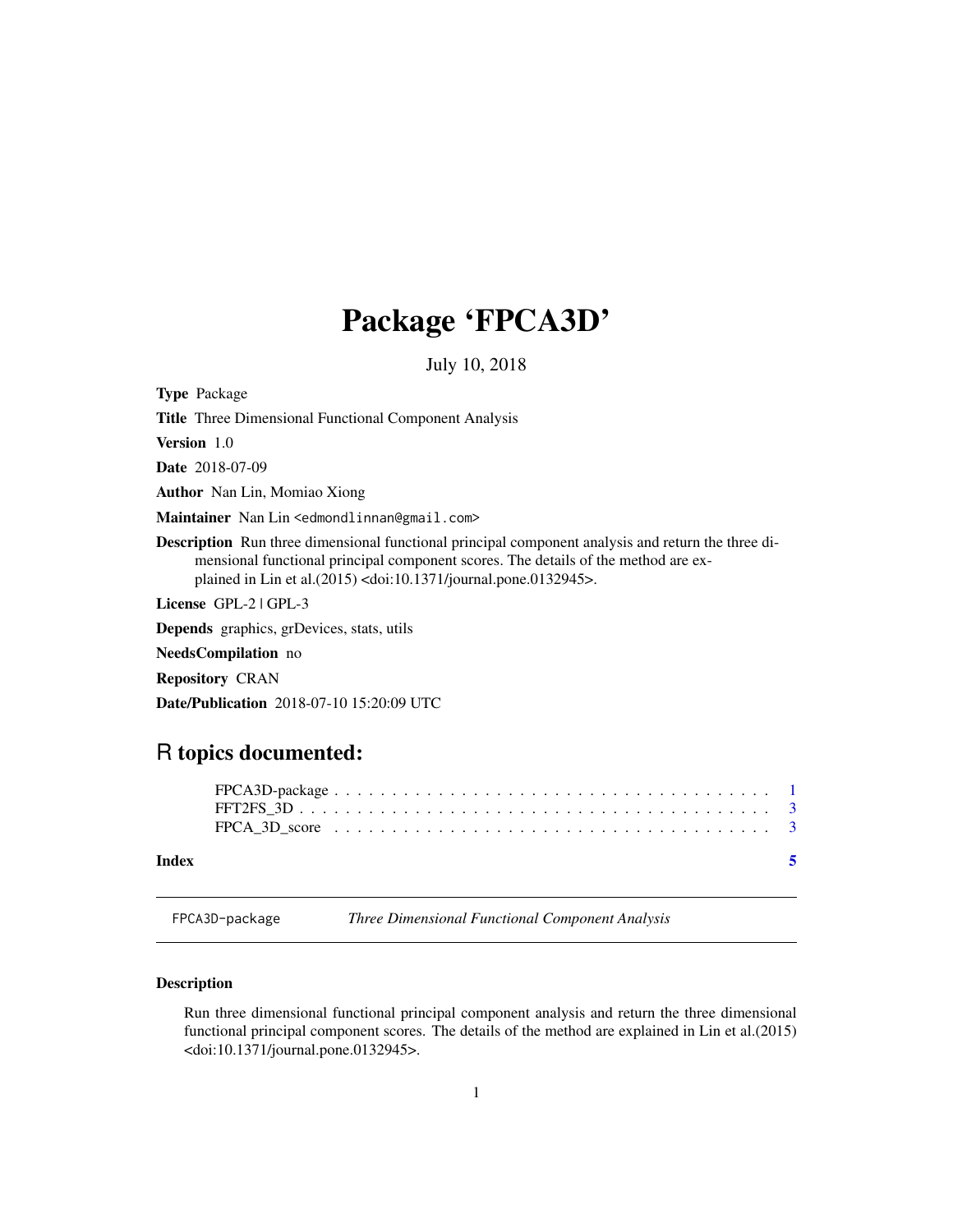#### <span id="page-1-0"></span>Details

The DESCRIPTION file:

| Package:     | FPCA3D                                                                                                         |
|--------------|----------------------------------------------------------------------------------------------------------------|
| Type:        | Package                                                                                                        |
| Title:       | Three Dimensional Functional Component Analysis                                                                |
| Version:     |                                                                                                                |
| Date:        | 2018-07-09                                                                                                     |
| Author:      | Nan Lin, Momiao Xiong                                                                                          |
| Maintainer:  | Nan Lin <edmondlinnan@gmail.com></edmondlinnan@gmail.com>                                                      |
| Description: | Run three dimensional functional principal component analysis and return the three dimensional functional prin |
| License:     | GPL-2 GPL-3                                                                                                    |
| Depends:     | graphics, grDevices, stats, utils                                                                              |

Index of help topics:

| FFT2FS 3D      | Three dimensional Fourier Series |                                                 |
|----------------|----------------------------------|-------------------------------------------------|
| FPCA3D-package |                                  | Three Dimensional Functional Component Analysis |
| FPCA 3D score  |                                  | Three Dimensional Functional Component Analysis |

data\_in = array(runif(4000,0,1),dim=c(10,10,10,4)) test = FPCA\_3D\_score(data\_in,0.8)

#### Author(s)

Nan Lin, Momiao Xiong

Maintainer: Nan Lin <edmondlinnan@gmail.com>

#### References

Lin N, Jiang J, Guo S, Xiong M. Functional Principal Component Analysis and Randomized Sparse Clustering Algorithm for Medical Image Analysis. PLOS ONE. 2015;10(7):e0132945.

#### See Also

[FFT2FS\\_3D](#page-2-1), [FPCA\\_3D\\_score](#page-2-2)

#### Examples

```
data_in = array(runif(4000, 0, 1), dim=c(10, 10, 10, 4))test = FPCA_3D_score(data_in, 0.8)
```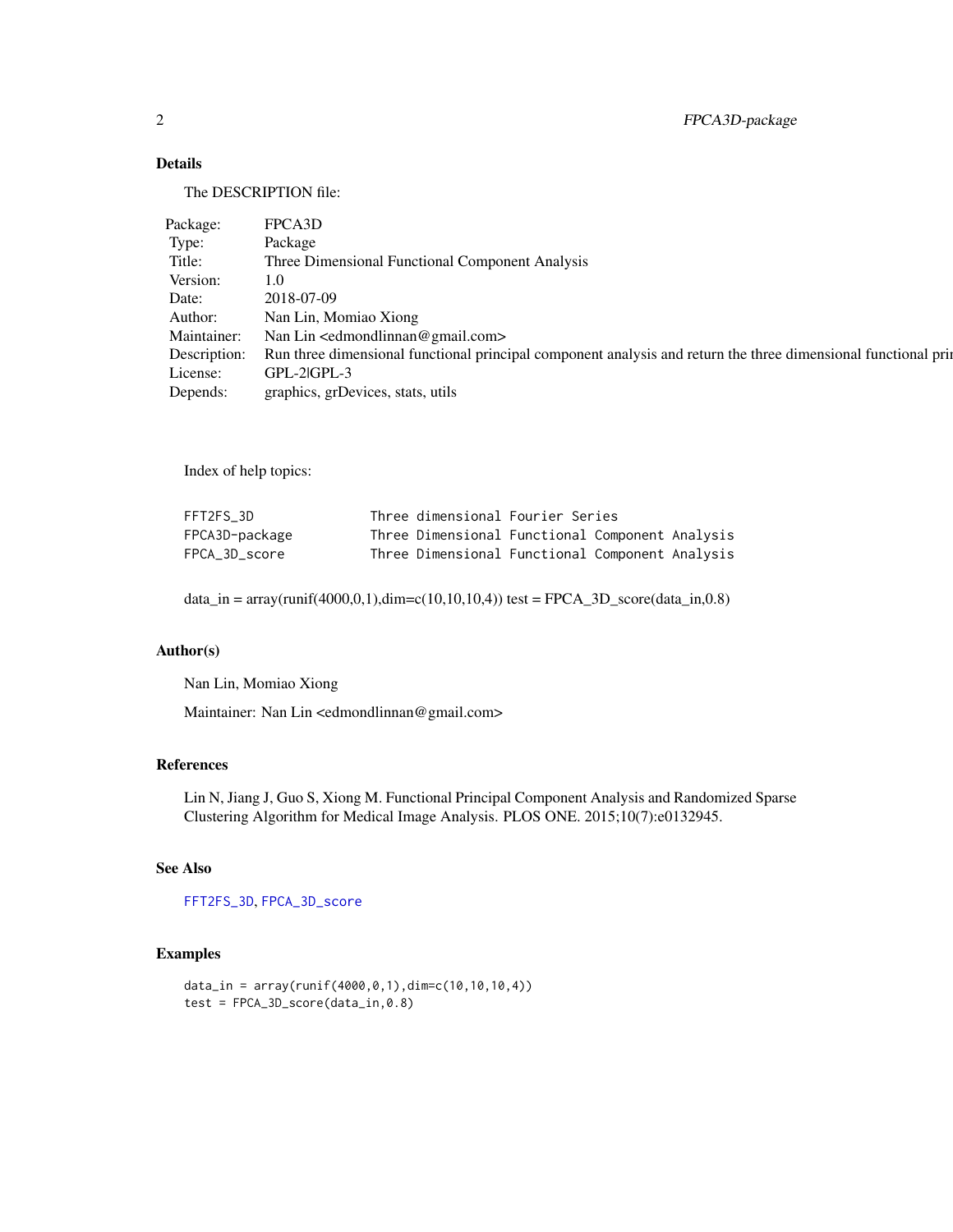<span id="page-2-1"></span><span id="page-2-0"></span>

#### Description

Calculate the three dimensional Fourier series coeffiients of the input three dimensional array.

#### Usage

FFT2FS\_3D(A)

#### Arguments

A A three dimensional numerical data array. For example, *A* can be the data array of an three dimensional image.

#### Details

Calcualte the three dimensional numerical data array. The input *A* array can be any three dimensional data array. For image input data, the input should be data array only without any header information.

#### Value

A three dimensional Fourier series coefficients array of the input *A* data array.

#### References

Lin N, Jiang J, Guo S, Xiong M. Functional Principal Component Analysis and Randomized Sparse Clustering Algorithm for Medical Image Analysis. PLOS ONE. 2015;10(7):e0132945.

#### Examples

```
test_data = array(runif(1000,0,1),dim = c(10,10,10))
rlt = FFT2FS_3D(test_data)
```
<span id="page-2-2"></span>

| FPCA_3D_score | Three Dimensional Functional Component Analysis |  |
|---------------|-------------------------------------------------|--|
|---------------|-------------------------------------------------|--|

#### Description

Calculation of three dimensional functional principal component scores for a series of three dimensional array data.

#### Usage

FPCA\_3D\_score(X, prop)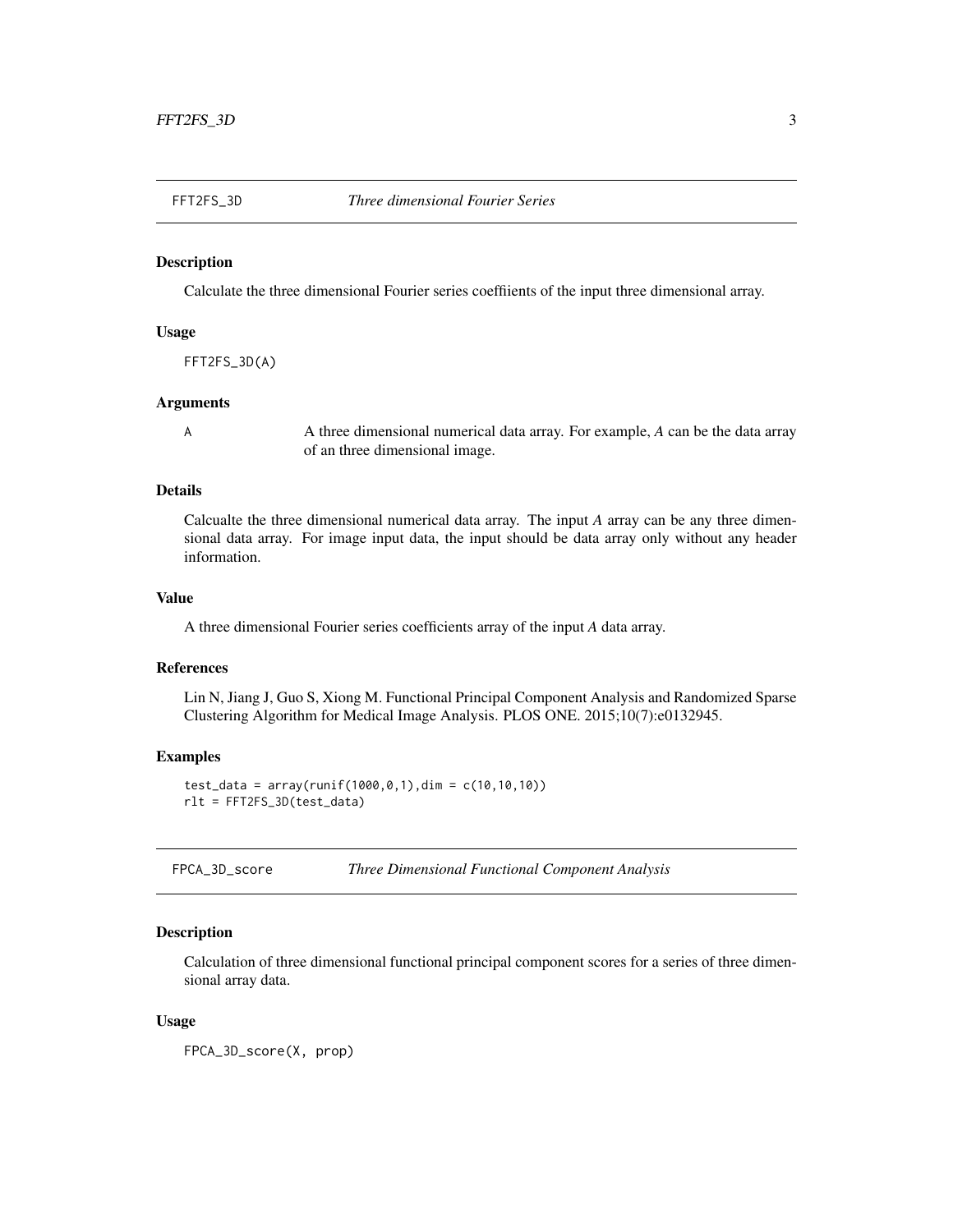#### Arguments

| X    | The input data array. $X$ is a four dimensional data array. The first three dimen-                                                      |
|------|-----------------------------------------------------------------------------------------------------------------------------------------|
|      | sional data represents the three dimensional data array for each observation. The<br>fourth dimention represents the observations.      |
| prop | The prespecified proportion of variance the calcuatied functional principal com-<br>ponent scores can explain in the functional domain. |

#### Details

Calculate the three dimensional functional principal component scores for a series of three dimensional data.

#### Value

A two dimensional score matrix. The row of the score matrix represents each individual and the column of the score matrix represent each component score.

#### References

Lin N, Jiang J, Guo S, Xiong M. Functional Principal Component Analysis and Randomized Sparse Clustering Algorithm for Medical Image Analysis. PLOS ONE. 2015;10(7):e0132945.

#### Examples

```
data_in = array(runif(4000, 0, 1), dim=c(10, 10, 10, 4))test = FPCA_3D_score(data_in,0.8)
```